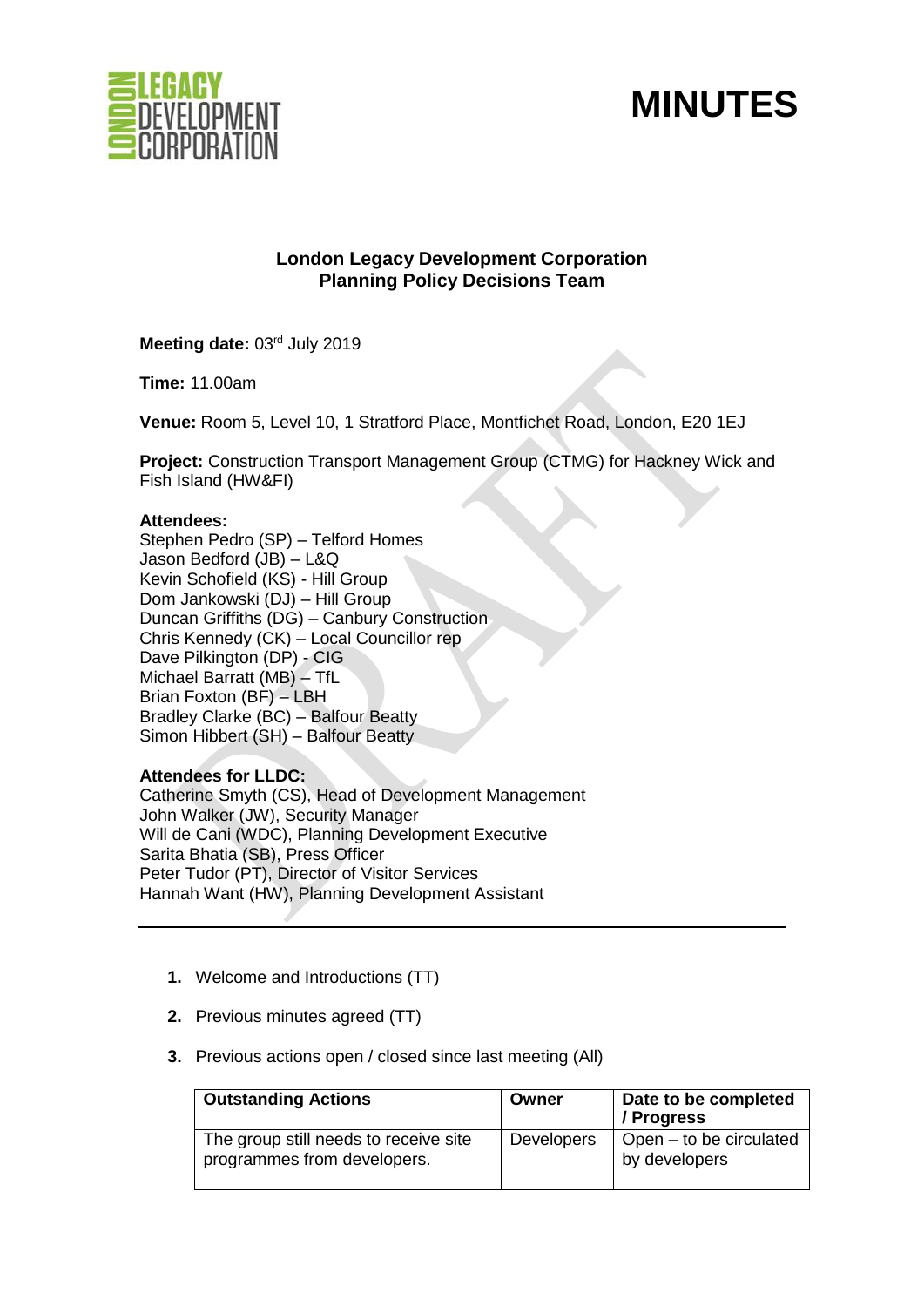| LLDC & Boroughs to establish     | CS&             | Closed                 |
|----------------------------------|-----------------|------------------------|
| connections for future hoardings | <b>Boroughs</b> |                        |
| applications                     |                 |                        |
| WDC to organise another walk-    | <b>WDC</b>      | Closed – took place on |
| around between TfL, LLDC and     |                 | Weds 24th July         |
| Boroughs.                        |                 |                        |

**4.** Discussion on development sites (All)

## *Telford Homes – Wallis Road*

- *CS acknowledged the improvements that had taken place on the Telford Homes' site along Wallis Road*
- *SP outlined that a meeting took place on the 11th June 2019 with the public including: local businesses, residents, parents, Councillors, LLDC representatives, Arup (LLDC's environmental consultants) and Telford's contamination consultants. The purpose of the meeting was to inform and update all of the recent and ongoing works.*
- *SP confirmed excavation works on-site are continuing on the basis of agreed works between Telford's, LLDC and LBH.*
- *SP confirmed that Telford's are operating below the agreed odour thresholds and ongoing monitoring is taking place.*
- *SP confirmed that since the previous HW&FI CTMG meeting, 2 complaints had been received.*
- *SP confirmed that at the time of the meetings, Block A excavation works had been completed and Block B were approximately 40% through the excavation works.*
- *SP outlined that the excavation works will continue for approximately 12 weeks due to slow-rate of digging required to ensure the site remains below the agreed odour threshold.*
- *SP confirmed that no muckaway lorries are entering / exiting the site during school run hours.*
- *SB confirmed Four Communications are intending to issue a newsletter update on the upcoming proposed works.*
- *CK raised issue that he had received from local residents of idling engines whilst waiting to enter the site.*
- *JW supported the above concern and informed the group that due to expected increased number of HGV movements in the LLDC area, enforcement action will begin to take place on illegal HGV movements, idling engines and other enforceable offences.*
- *CS raised the issue of the traffic marshal and complaint from LBH.*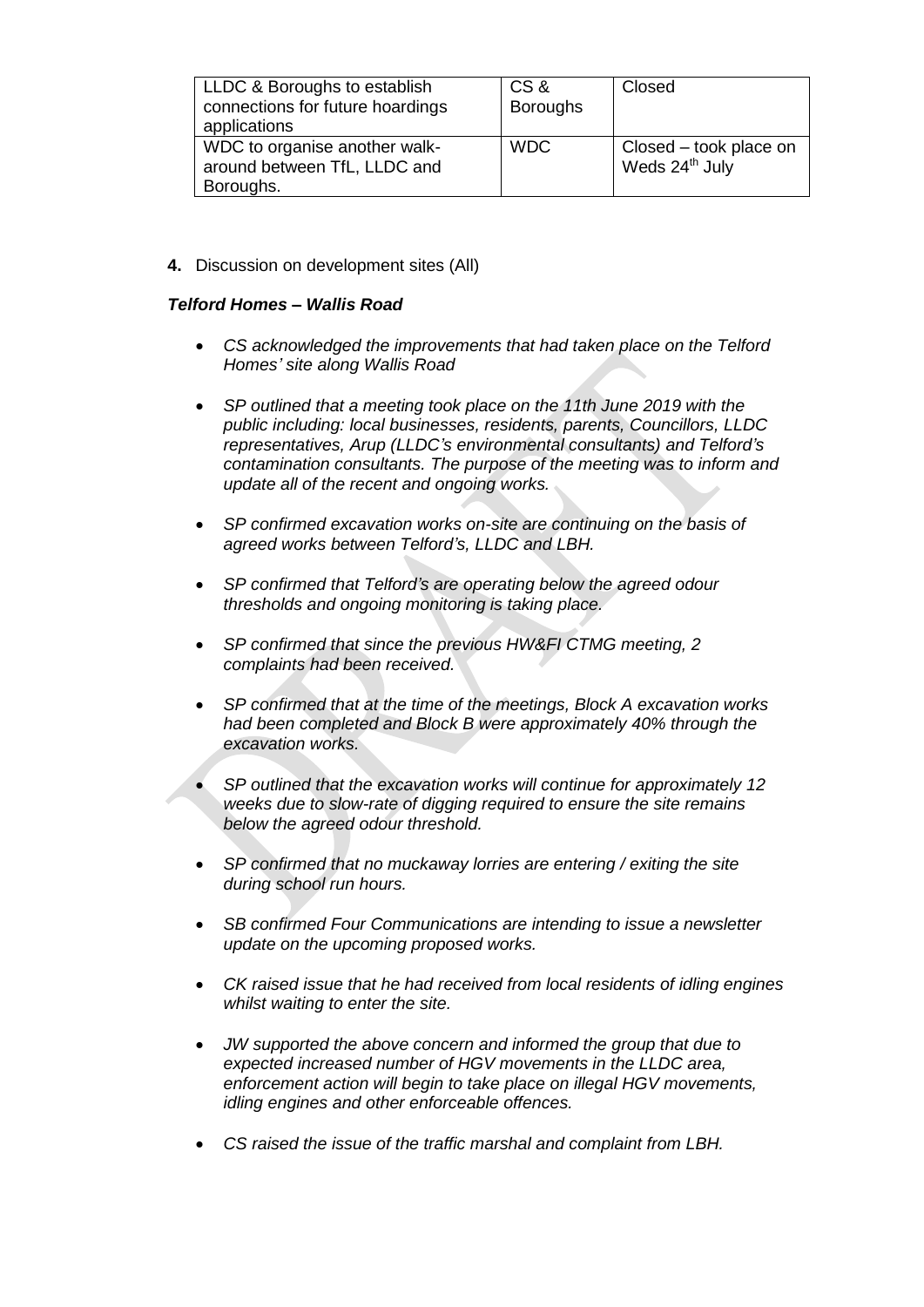- *SP confirmed that uniform has been issued to them and was given after officially passing the relevant training course. S also outlined that LBH approved the DBH / vetting of the individual to become a traffic marshal.*
- BF confirmed that 2<sup>nd</sup> round of interviews for the permanent school *crossing patrol officer had now closed*

## *Canbury Construction – Wallis Road & Berkshire Road*

- *DG confirmed that further ground investigation works had been ongoing for the past 4 weeks.*
- *DG confirmed that revised Construction Management Plan had been submitted to LLDC with proposed hoardings included.*
- *DG confirmed that latest soil monitoring works had been submitted to LLDC that includes air quality monitoring details.*
- *DG outlined that the piling rig was expected on-site by the end of July.*
- *DG confirmed restricting traffic along Berkshire Road where possible to avoid conflict along Wallis Road and with Telford Homes site entrance.*
- *BF confirmed that LBH are to liaise with Canbury Construction re. meeting on hoardings / loading bay along Berkshire Road.*
- *SB confirmed that Four Communications are liaising with LLDC regarding a newsletter / public communication update.*

## *L&Q – Bream Street*

- JB confirmed handover of part of the site is due to take place on the 1<sup>st</sup> *November 2019.*
- *JB confirmed that L&Q has 2 gates in operation, approximately 20 deliveries into the Stour Road entrance and 10 into the Dace Road entrance per day which is working well*
- *JB confirmed that Thames Water digging along Dace Road had burst water main pipe.*
- *BF confirmed LBTH to update us on the burst water main pipe and associated works*
- *JB confirmed the extension of Bream Street closure had been approved by LBTH but this was not communicated to Ironworks and therefore had received complaints. The closure extended until March 2020*
- *JB confirmed anti-graffiti paint had been arranged for the hoardings bought for JB to arrange but various items including sofas, bbq, shoes had been nailed to the hoardings.*
- *MB suggested competition for public art along hoardings to decorate over graffiti*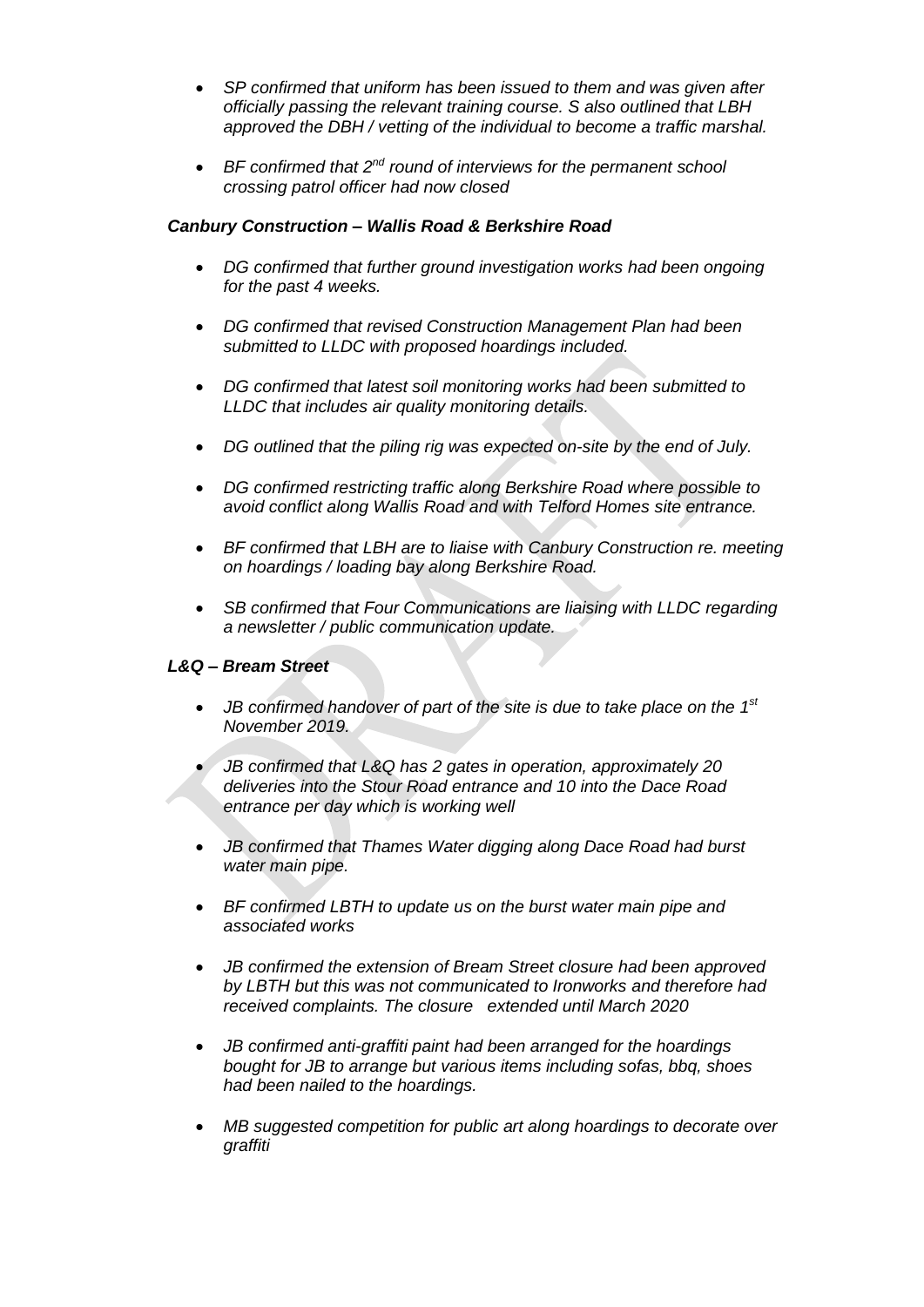• *DP supported this and JB agreed to liaise with CIG (through DP) to arrange competition of public-art on section of the hoarding to pilot test the impact*

## *Hill Group – Wyke Road*

- *DJ confirmed that their site workforce and deliveries were declining onsite.*
- *DJ confirmed that they had started to close down first 2 phases of their site and expected handover was around Christmas.*
- *DJ confirmed that interior decorations and final stages of development were taking on place on part of their site.*
- *DJ outlined that traffic activity currently at a low but due to pick up with piling works due to commence on Phase 3 around mid-August*
- *DJ confirmed that phase 3 is currently a 2-year contract*
- *DJ confirmed that residents have started to move in to the site to the west of their Wyke Road site, and are expected to start to move in on parts of their own site.*
- *DJ confirmed that hoardings have started to reduce down to a minimal level along the boundaries of their site.*

## *Balfour Beatty - Bridges*

- *BC confirmed that bridge lift-out will was expected to take place on the 13th / 14th July due to crane position.*
- *BC confirmed that overnight loop road closure is expected on the 13th July and pedestrian footpath diversion in place. BC provided plans of the footpath closure*
- *BC confirmed that BB are intending to circulate a neighbour letter regarding the bridge closure and will be liaising with LLDC communication team*
- *BC confirmed that the bollards along the eastern side of Roach Road are now in place.*
- *BC confirmed that H16 works ongoing in relation to detailed design and the ramps are now open.*
- *SB confirmed publicity of H16 bridge opening has gone well and further communications on snagging works are ongoing.*
- *SB also confirmed that H16 bridge is now referred to as the Stour bridge*
- *PT confirmed Mossbourne and Bobby Moore academy are finishing term for the Summer holidays on the 17th July.*